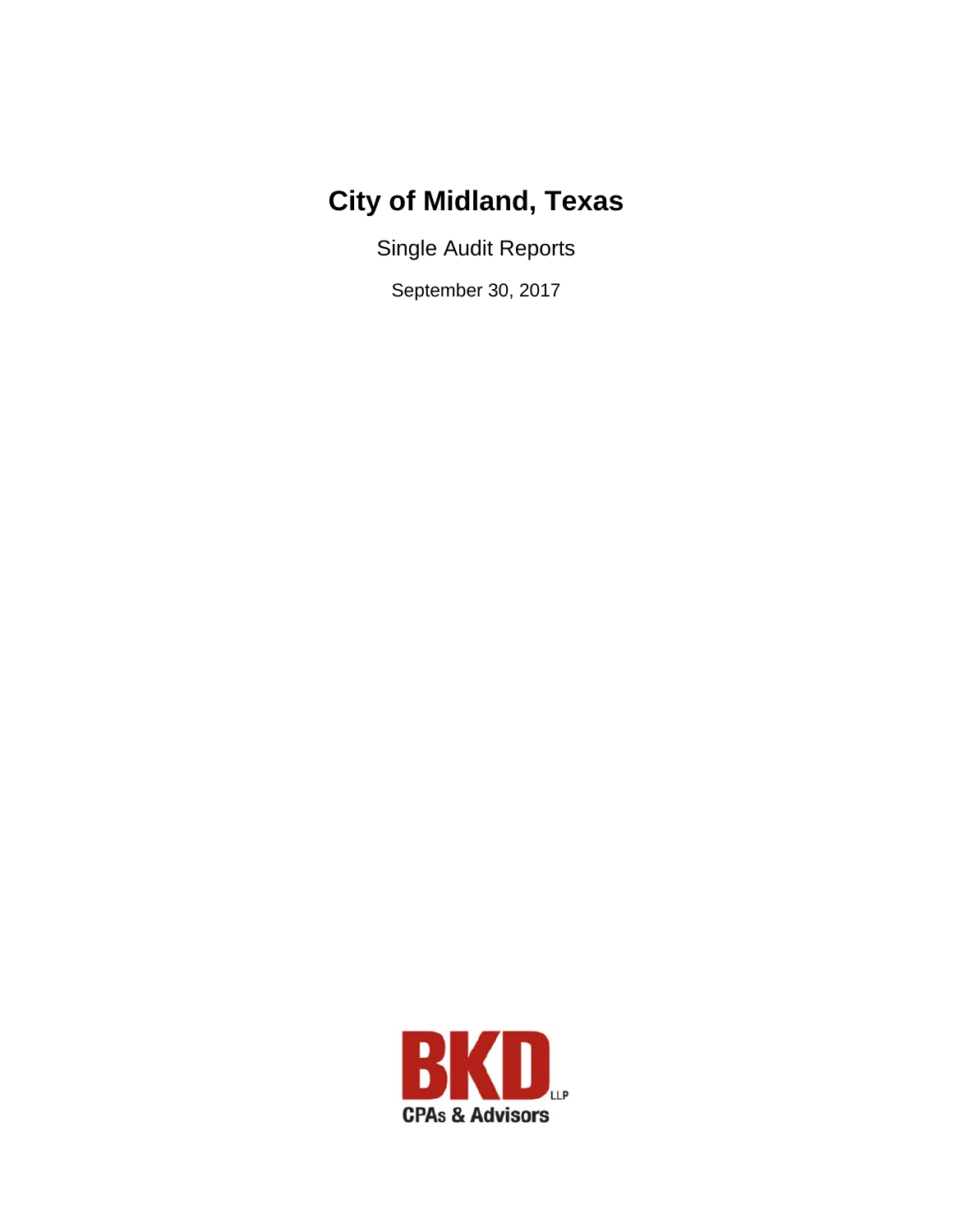# **City of Midland, Texas**

**September 30, 2017** 

| <b>Contents</b>                                                                                                                                                                                                         |
|-------------------------------------------------------------------------------------------------------------------------------------------------------------------------------------------------------------------------|
|                                                                                                                                                                                                                         |
|                                                                                                                                                                                                                         |
| Report on Internal Control Over Financial Reporting and on Compliance and Other<br><b>Matters Based on an Audit of Financial Statements</b><br>Performed in Accordance with Government Auditing Standards - Independent |
| Report on Compliance for a Major Federal Program; Report on<br>Internal Control Over Compliance; and Report on Schedule of Expenditures of<br>Federal Awards Required by the Uniform Guidance – Independent             |
|                                                                                                                                                                                                                         |
|                                                                                                                                                                                                                         |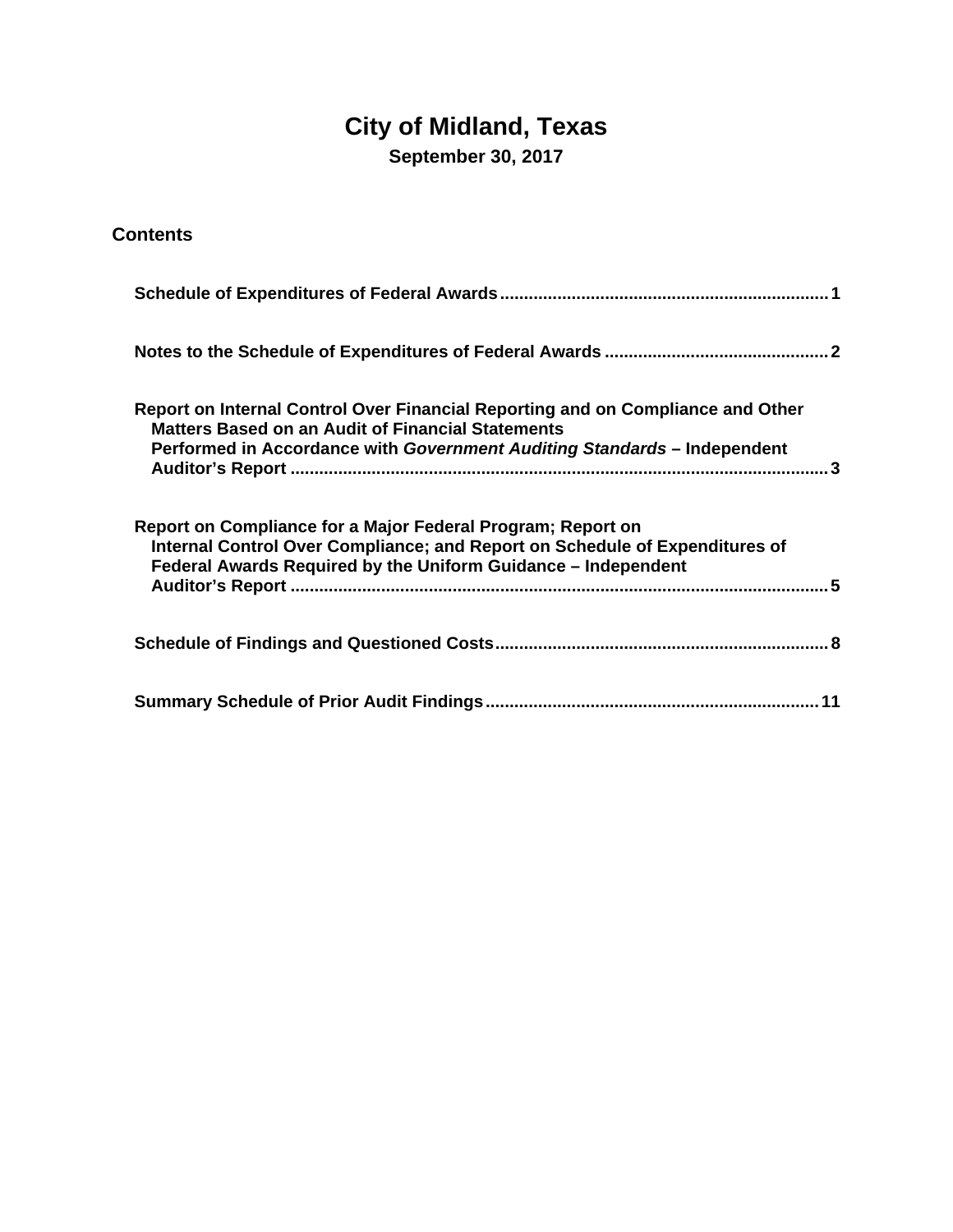# **City of Midland, Texas Schedule of Expenditures of Federal Awards Year Ended September 30, 2017**

| Federal Grantor/Pass-Through Grantor/<br><b>Program or Cluster Title</b>                                                                     | <b>Federal CFDA</b><br>Number | <b>Pass-Through Entity</b><br><b>Identifying Number</b> | <b>Passed Through</b><br>to Subrecipients | <b>Federal Awards</b><br>Expended   |
|----------------------------------------------------------------------------------------------------------------------------------------------|-------------------------------|---------------------------------------------------------|-------------------------------------------|-------------------------------------|
| Department of Housing and Urban Development (HUD)<br>Direct Programs:                                                                        |                               |                                                         |                                           |                                     |
| <b>CDBG</b> - Entitlement Grants Cluster<br>Community Development Block Grants/Entitlement Grants<br>Total CDBG - Entitlement Grants Cluster | 14.218                        | N/A                                                     | -\$<br>114,000<br>114,000                 | 980,431<br>S<br>980.431             |
| Economic Development Initiative - Special Projects Grant                                                                                     | 14.251                        | N/A                                                     |                                           | 119,302                             |
| Department of Housing and Urban Development (HUD)                                                                                            |                               |                                                         | 114,000                                   | 1,099,733                           |
| <b>Department of Justice</b>                                                                                                                 |                               |                                                         |                                           |                                     |
| Direct Programs:<br>Edward Byrne Memorial Justice Assistance Grant Program                                                                   | 16.738                        | N/A                                                     | 12,366                                    | 64,437                              |
| Equitable Sharing Program                                                                                                                    | 16.922                        | N/A                                                     |                                           | 157,424                             |
| <b>Total Department of Justice</b>                                                                                                           |                               |                                                         | 12,366                                    | 221,861                             |
| <b>Department of Transportation</b><br>Direct Program:<br>Airport Improvement Program<br>Passed through from:                                | 20.106                        | N/A                                                     |                                           | 4,025,910                           |
| Texas Department of Transportation<br>Highway Safety Cluster<br>State and Community Highway Safety<br>Total Highway Safety Cluster           | 20.600                        | 2016-Midland-S-1YG-0026                                 |                                           | 16,685<br>16,685                    |
| <b>Total Department of Transportation</b>                                                                                                    |                               |                                                         |                                           | 4,042,595                           |
| <b>Department of Health and Human Services</b><br>Passed through from:<br>Texas Department of State Health Services                          |                               |                                                         |                                           |                                     |
| Public Health Emergency Preparedness                                                                                                         | 93.069                        | 2016-001271-00                                          |                                           | 68,544                              |
| Hospital Preparedness Program (HPP) and Public Health<br>Emergency Preparedness (PHEP) Aligned Cooperative Agreements                        | 93.074                        | 537-18-0134-00001                                       |                                           | 10,939                              |
| Immunization Cooperative Agreements                                                                                                          | 93.268                        | 2017-001273-00<br>537-18-0062-00001<br>2016-001299-00   |                                           | 74,168<br>3,895<br>18,000<br>96,063 |
| Preventive Health and Health Services Block Grant                                                                                            | 93.991                        | 2016-001305-00                                          |                                           | 29,121                              |
| Preventive Health and Health Services Block Grant Funded<br>Solely with Prevention and Public Health Funds (PPHF)                            | 93.758                        | 537-18-0234-00001                                       |                                           | 502                                 |
| <b>Medicaid Cluster</b><br>Medical Assistance Program<br><b>Total Medicaid Cluster</b>                                                       | 93.778                        | 529-13-0033-00001                                       |                                           | 48,193<br>48.193                    |
| Total Department of Health and Human Services                                                                                                |                               |                                                         |                                           | 253,362                             |
| U.S. Committee for Refugees and Immigrants                                                                                                   |                               |                                                         |                                           |                                     |
| Direct Program:<br>Refugee and Entrant Assistance - State Administered Programs                                                              | 93.566                        |                                                         |                                           | 32,642                              |
| <b>Total U.S. Committee for Refugees and Immigrants</b>                                                                                      |                               |                                                         |                                           | 32,642                              |
| <b>Executive Office of the President</b><br>Direct Program:                                                                                  |                               |                                                         |                                           |                                     |
| High Intensity Drug Trafficking Areas Program                                                                                                | 95.001                        | N/A                                                     |                                           | 132,209                             |
| <b>Total Executive Office of the President</b>                                                                                               |                               |                                                         |                                           | 132,209                             |
| <b>Total Federal Awards Expended</b>                                                                                                         |                               |                                                         | 126,366                                   | 5,782,402<br>S                      |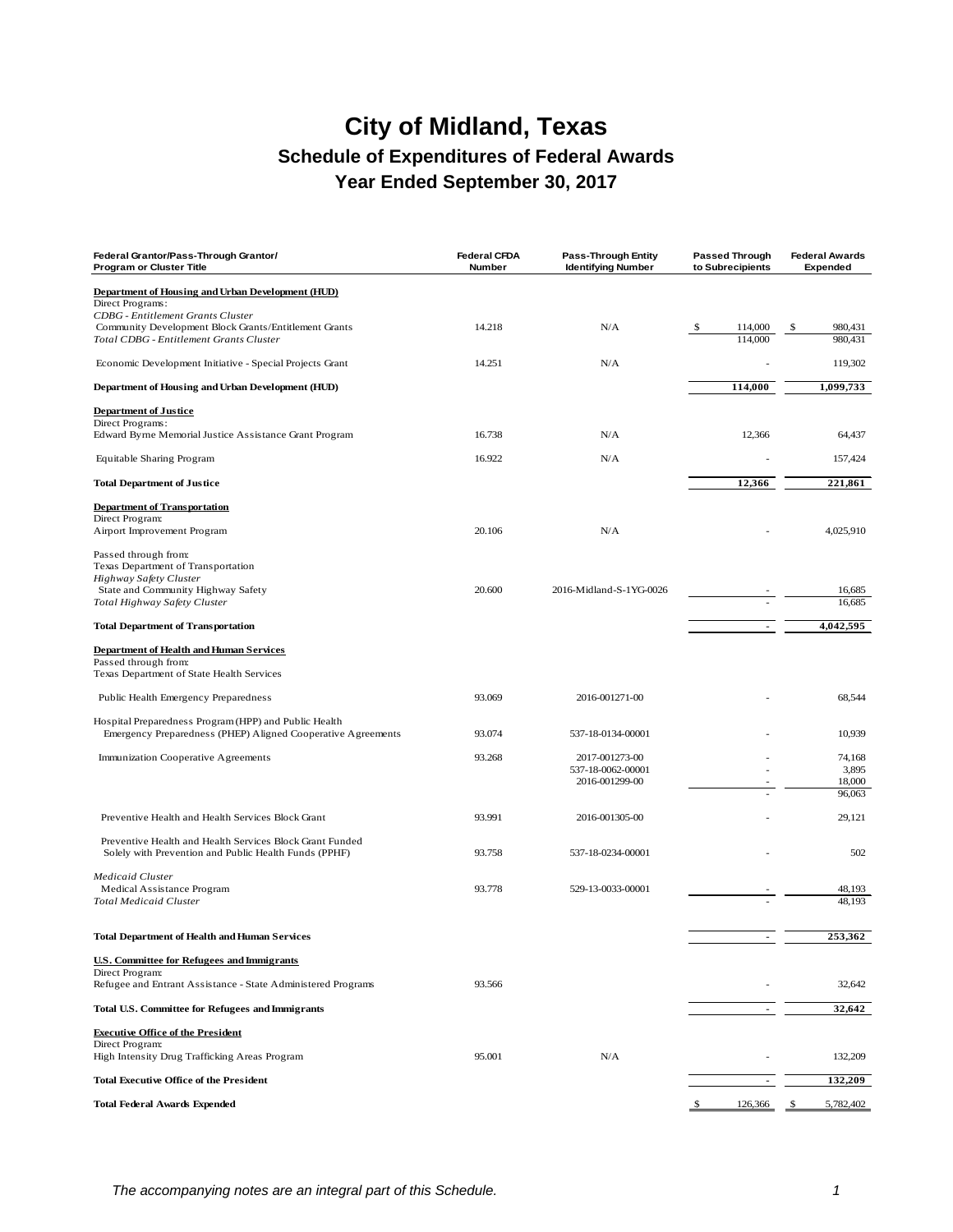## **City of Midland, Texas Notes to the Schedule of Expenditures of Federal Awards Year Ended September 30, 2017**

#### **1. General**

The accompanying schedule of expenditures of federal awards (Schedule) includes the federal grant activity of the primary government of the City of Midland, Texas (City). The City's reporting entity is defined in *Note 1* in the City's basic financial statements for the year ended September 30, 2017.

The information in this Schedule is presented in accordance with the requirements of Title 2 U.S. *Code of Federal Regulations* Part 200, *Uniform Administrative Requirements, Cost Principles, and Audit Requirements for Federal Awards* (Uniform Guidance). Because the Schedule presents only a selected portion of the operations of the City, it is not intended to and does not present the financial position, changes in net position/fund balance or cash flows of the City.

#### **2. Basis of Accounting**

Expenditures reported on the Schedule are reported on the modified accrual basis of accounting, except for the Airport Improvement Program, which is accounted for on the accrual basis of accounting.

The City's summary of significant accounting policies is presented in *Note 1* to the City's basic financial statements for the year ended September 30, 2017. Such expenditures are recognized following, as applicable, the cost principles in OMB Circular A-87, *Cost Principles for State, Local, and Indian Tribal Governments*, or the cost principles contained in the Uniform Guidance, wherein certain types of expenditures are not allowable or are limited as to reimbursement. Therefore, some amounts presented in the Schedule may differ from amounts presented in, or used in the preparation of, the basic financial statements or reports to federal agencies. Negative amounts, if any, shown on the Schedule represent adjustments or credits made in the normal course of business to amounts reported as expenditures in prior years. The City has elected not to use the 10 percent de minimis indirect cost rate allowed under the Uniform Guidance.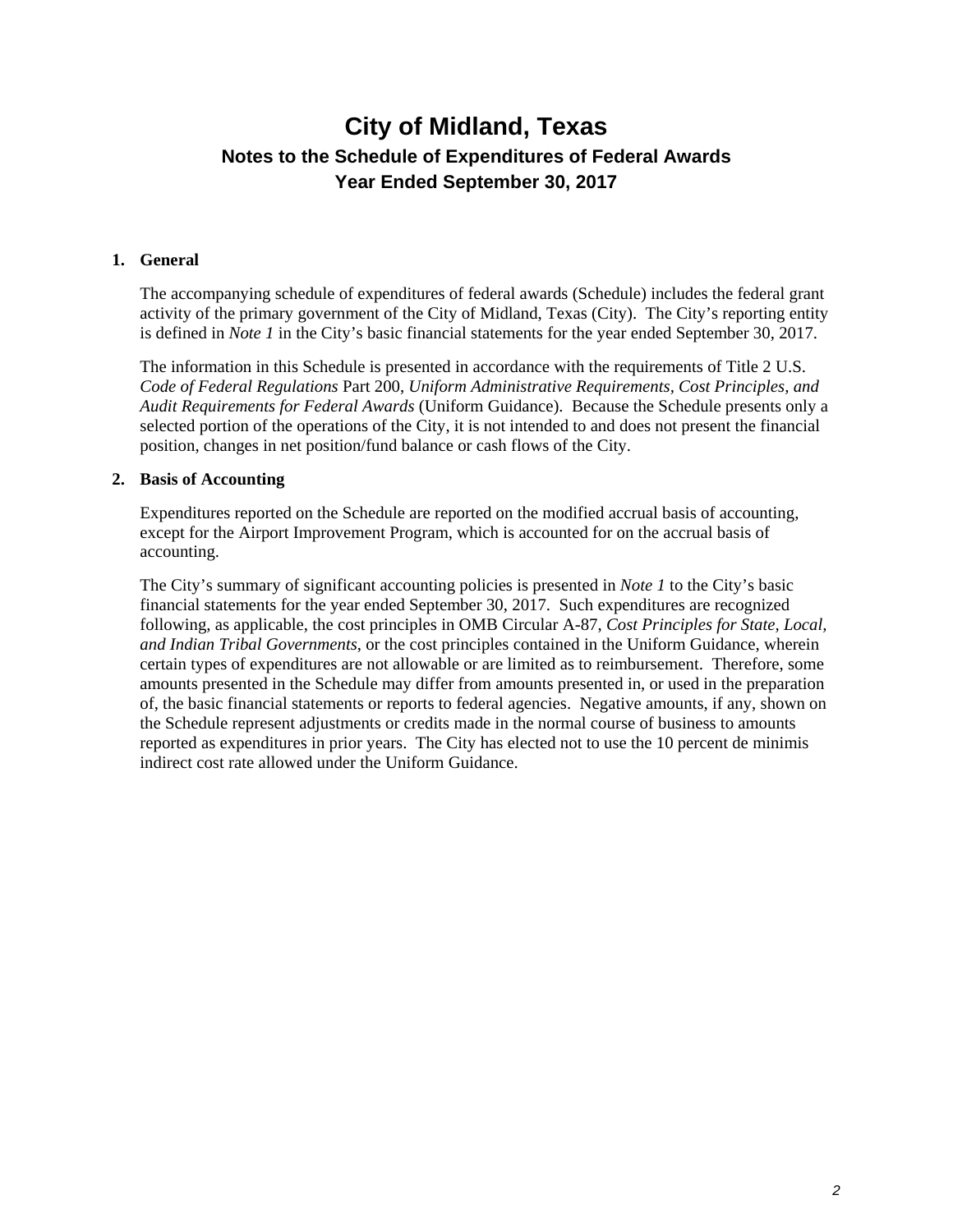

### **Report on Internal Control Over Financial Reporting and on Compliance and Other Matters Based on an Audit of Financial Statements Performed in Accordance with**  *Government Auditing Standards*

### **Independent Auditor's Report**

The Honorable Mayor and Members of the City Council City of Midland, Texas Midland, Texas

We have audited, in accordance with auditing standards generally accepted in the United States of America and the standards applicable to financial audits contained in *Government Auditing Standards*, issued by the Comptroller General of the United States, the financial statements of the governmental activities, the business-type activities, the aggregate discretely presented component units, each major fund, and the aggregate remaining fund information of the City of Midland, Texas (City), as of and for the year ended September 30, 2017, and the related notes to the financial statements, which collectively comprise the City's basic financial statements, and have issued our report thereon dated March 28, 2018.

#### *Internal Control Over Financial Reporting*

In planning and performing our audit of the financial statements, we considered the City's internal control over financial reporting (internal control) to determine the audit procedures that are appropriate in the circumstances for the purpose of expressing our opinions on the financial statements, but not for the purpose of expressing an opinion on the effectiveness of the City's internal control. Accordingly, we do not express an opinion on the effectiveness of the City's internal control.

A *deficiency in internal control* exists when the design or operation of a control does not allow management or employees, in the normal course of performing their assigned functions, to prevent, or detect and correct, misstatements on a timely basis. A *material weakness* is a deficiency, or a combination of deficiencies, in internal control such that there is a reasonable possibility that a material misstatement of the entity's financial statements will not be prevented, or detected and corrected, on a timely basis. A *significant deficiency* is a deficiency, or a combination of deficiencies, in internal control that is less severe than a material weakness, yet important enough to merit attention by those charged with governance.

Our consideration of internal control was for the limited purpose described in the first paragraph of this section and was not designed to identify all deficiencies in internal control that might be material weaknesses or significant deficiencies. Given these limitations, during our audit we did not identify any deficiencies in internal control that we consider to be material weaknesses. However, material weaknesses may exist that have not been identified.

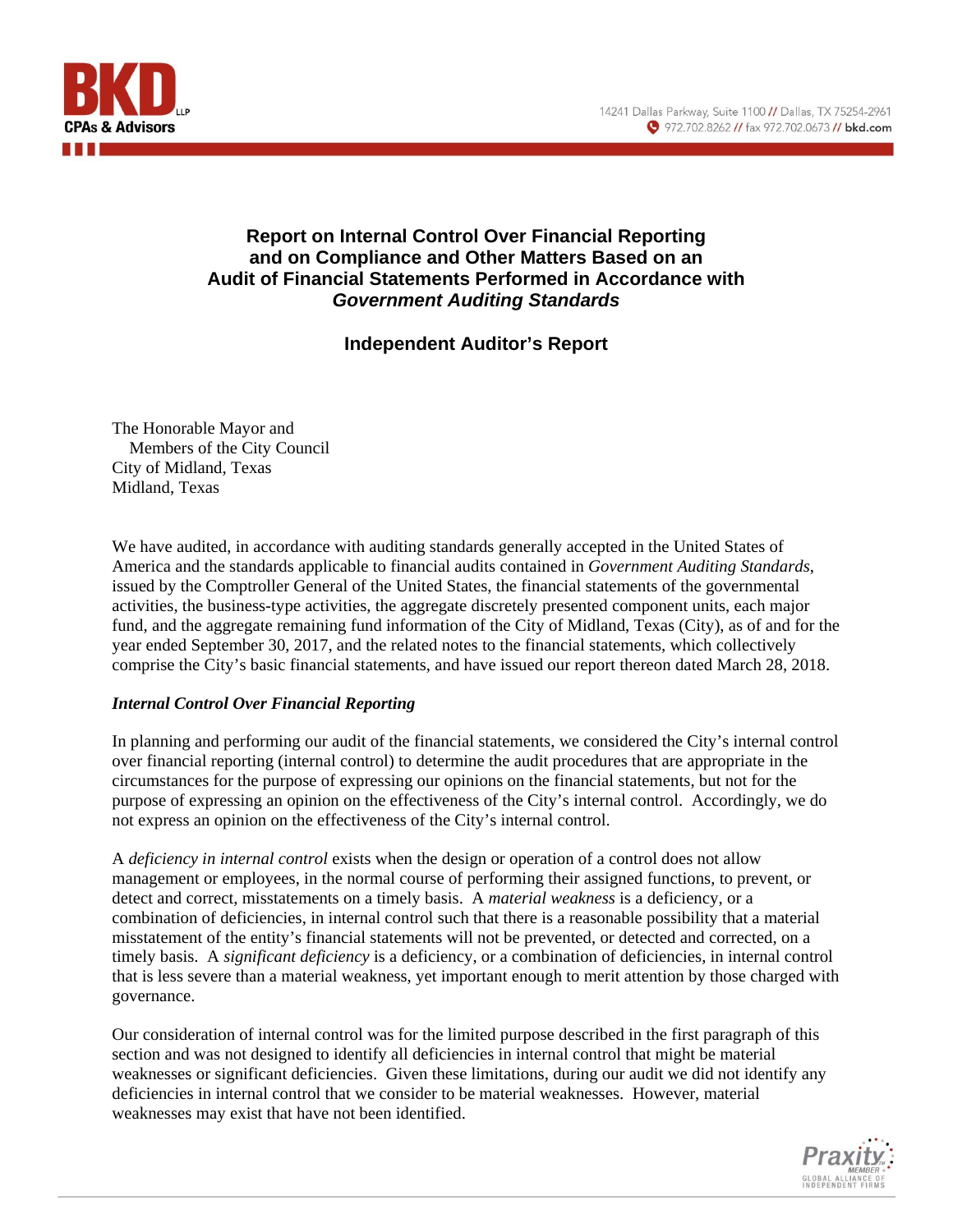The Honorable Mayor and Members of the City Council City of Midland, Texas Page 4

#### *Compliance and Other Matters*

As part of obtaining reasonable assurance about whether the City's financial statements are free from material misstatement, we performed tests of its compliance with certain provisions of laws, regulations, contracts and grant agreements, noncompliance with which could have a direct and material effect on the determination of financial statement amounts. However, providing an opinion on compliance with those provisions was not an objective of our audit and, accordingly, we do not express such an opinion. The results of our tests disclosed no instances of noncompliance or other matters that are required to be reported under *Government Auditing Standards*.

#### *Purpose of this Report*

The purpose of this report is solely to describe the scope of our testing of internal control and compliance and the results of that testing, and not to provide an opinion on the effectiveness of the entity's internal control or on compliance. This report is an integral part of an audit performed in accordance with *Government Auditing Standards* in considering the entity's internal control and compliance. Accordingly, this communication is not suitable for any other purpose.

**BKD,LLP** 

Dallas, Texas March 28, 2018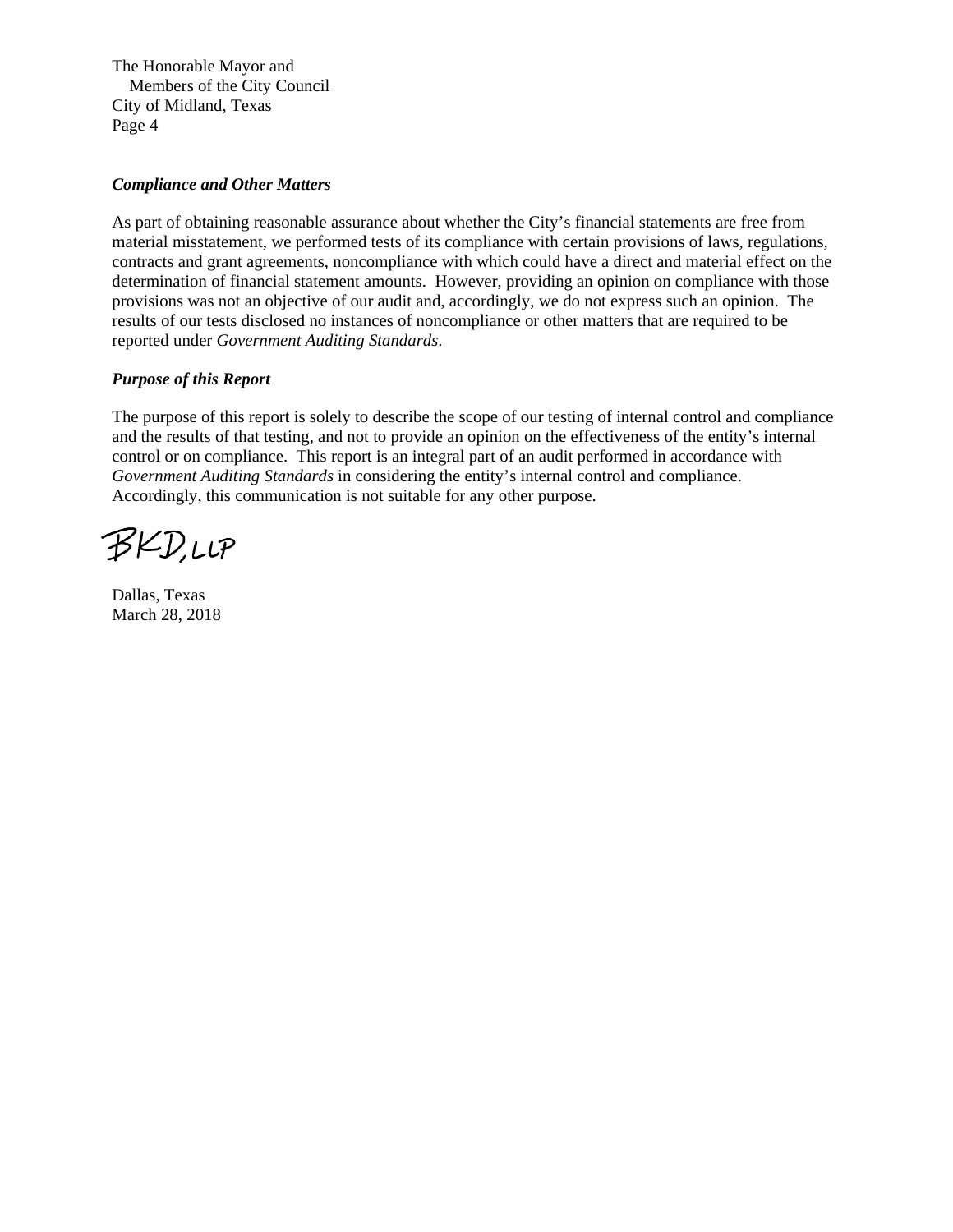

### **Report on Compliance for a Major Federal Program; Report on Internal Control Over Compliance; and Report on Schedule of Expenditures of Federal Awards Required by the Uniform Guidance**

### **Independent Auditor's Report**

The Honorable Mayor and Members of the City Council City of Midland, Texas Midland, Texas

#### **Report on Compliance for a Major Federal Program**

We have audited the City of Midland, Texas's (City) compliance with the types of compliance requirements described in the *OMB Compliance Supplement* that could have a direct and material effect on the City's major federal program for the year ended September 30, 2017. The City's major federal program is identified in the summary of auditor's results section of the accompanying schedule of findings and questioned costs.

#### *Management's Responsibility*

Management is responsible for compliance with federal statutes, regulations and the terms and conditions of its federal awards applicable to its federal programs.

#### *Auditor's Responsibility*

Our responsibility is to express an opinion on compliance for the City's major federal program based on our audit of the types of compliance requirements referred to above. We conducted our audit of compliance in accordance with auditing standards generally accepted in the United States of America; the standards applicable to financial audits contained in *Government Auditing Standards*, issued by the Comptroller General of the United States; the audit requirements of Title 2 U.S. *Code of Federal Regulations* Part 200, *Uniform Administrative Requirements, Cost Principles, and Audit Requirements for Federal Awards* (Uniform Guidance). The standards and the Uniform Guidance require that we plan and perform the audit to obtain reasonable assurance about whether noncompliance with the types of compliance requirements referred to above that could have a direct and material effect on a major federal program occurred. An audit includes examining, on a test basis, evidence about the City's compliance with those requirements and performing such other procedures as we considered necessary in the circumstances.

We believe that our audit provides a reasonable basis for our opinion on compliance for the major federal program. However, our audit does not provide a legal determination of the City's compliance.

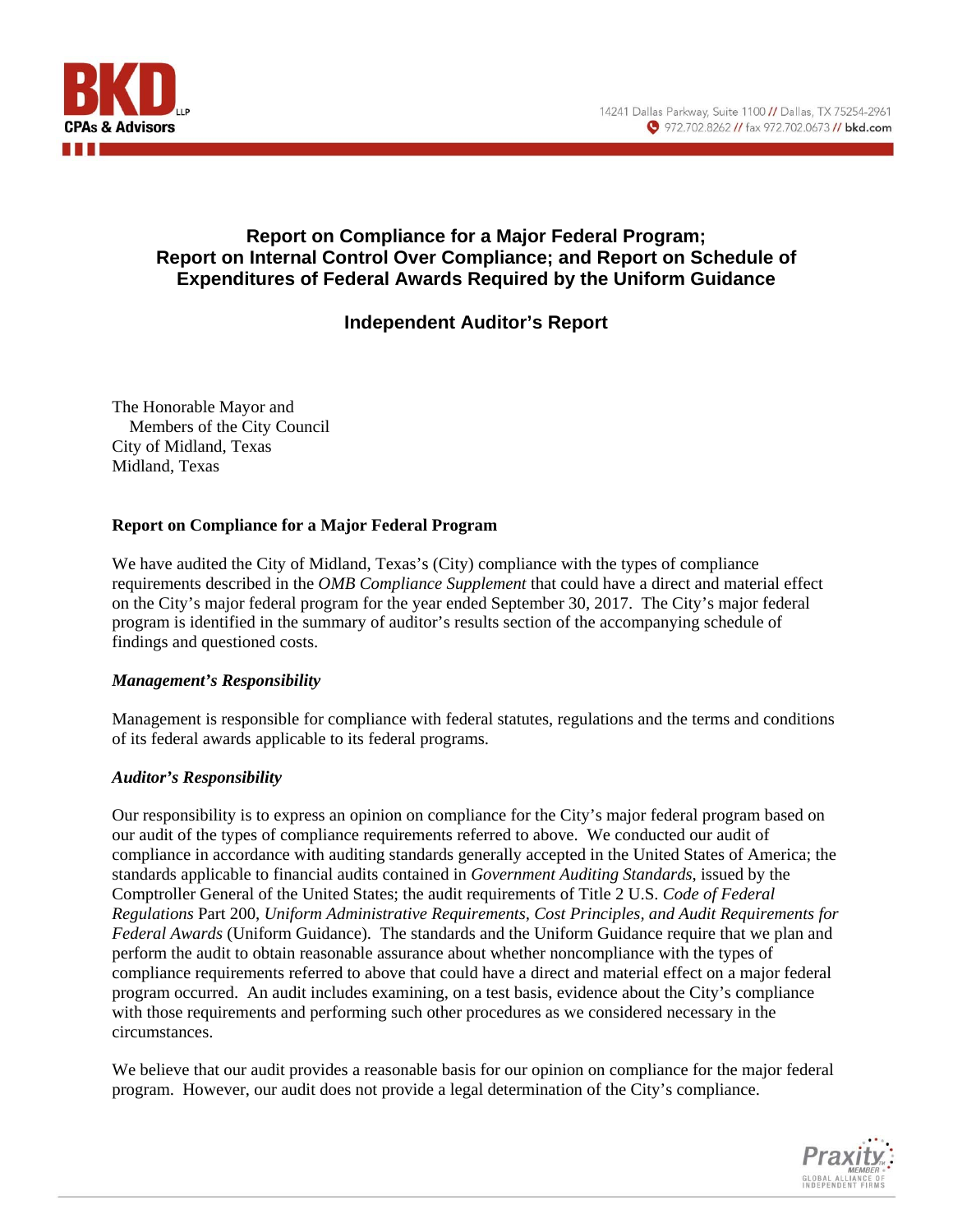The Honorable Mayor and Members of the City Council City of Midland, Texas Page 6

#### *Opinion on a Major Federal Program*

In our opinion, the City complied, in all material respects, with the types of compliance requirements referred to above that could have a direct and material effect on its major federal program for the year ended September 30, 2017.

#### **Report on Internal Control Over Compliance**

Management of the City is responsible for establishing and maintaining effective internal control over compliance with the types of compliance requirements referred to above. In planning and performing our audit of compliance, we considered the City's internal control over compliance with the types of requirements that could have a direct and material effect on its major federal program to determine the auditing procedures that are appropriate in the circumstances for the purpose of expressing our opinion on compliance for the major federal program and to test and report on internal control over compliance in accordance with the Uniform Guidance, but not for the purpose of expressing an opinion on the effectiveness of internal control over compliance. Accordingly, we do not express an opinion on the effectiveness of the City's internal control over compliance.

A *deficiency in internal control over compliance* exists when the design or operation of a control over compliance does not allow management or employees, in the normal course of performing their assigned functions, to prevent, or detect and correct, noncompliance with a type of compliance requirement of a federal program on a timely basis. A *material weakness in internal control over compliance* is a deficiency, or a combination of deficiencies, in internal control over compliance, such that there is a reasonable possibility that material noncompliance with a type of compliance requirement of a federal program will not be prevented, or detected and corrected, on a timely basis. A *significant deficiency in internal control over compliance* is a deficiency, or a combination of deficiencies, in internal control over compliance with a type of compliance requirement of a federal program that is less severe than a material weakness in internal control over compliance, yet important enough to merit attention by those charged with governance.

Our consideration of internal control over compliance was for the limited purpose described in the first paragraph of this section and was not designed to identify all deficiencies in internal control over compliance that might be material weaknesses or significant deficiencies. We did not identify any deficiencies in internal control over compliance that we consider to be material weaknesses. However, material weaknesses may exist that have not been identified.

The purpose of this report on internal control over compliance is solely to describe the scope of our testing of internal control over compliance and the results of that testing based on the requirements of the Uniform Guidance. Accordingly, this report is not suitable for any other purpose.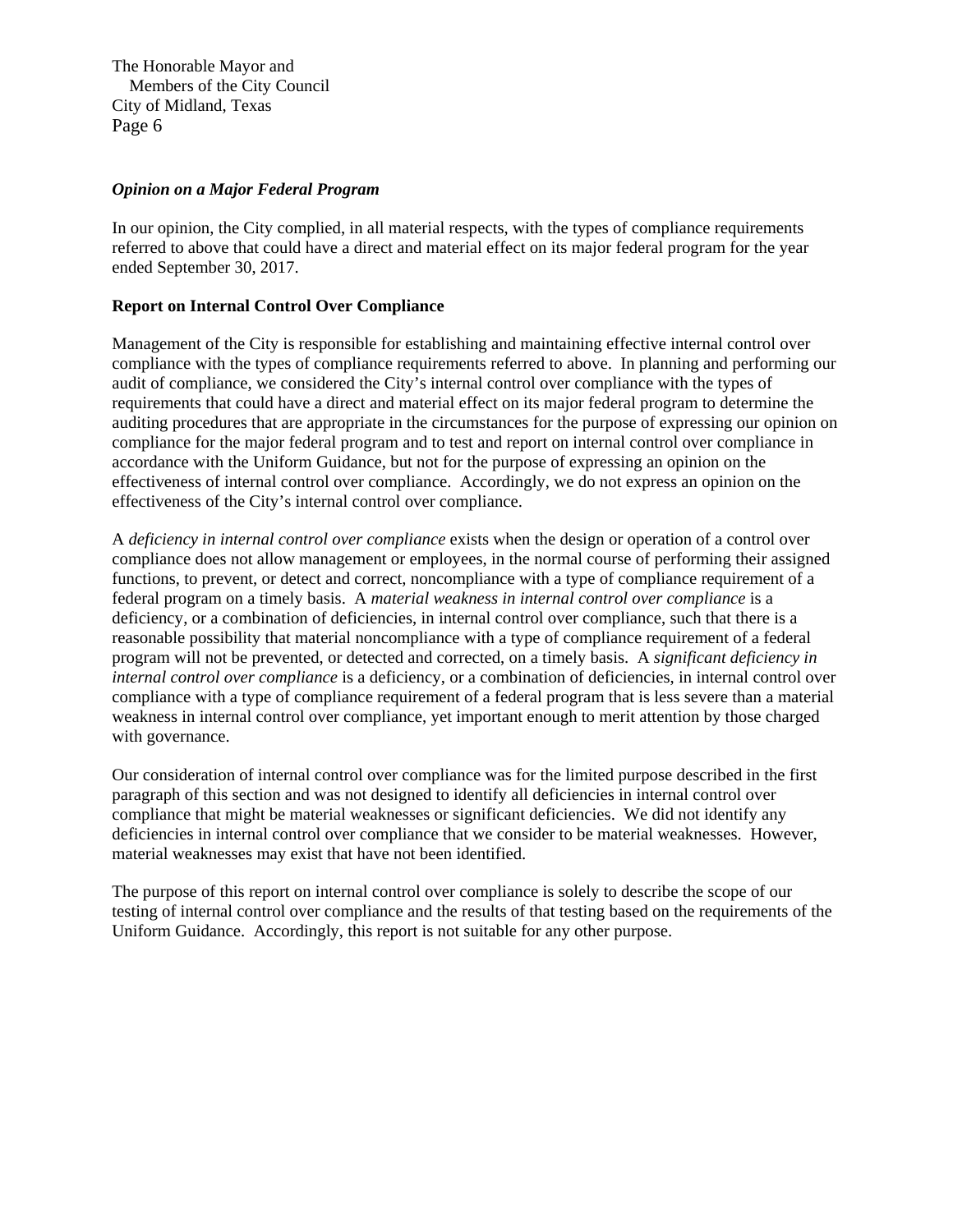The Honorable Mayor and Members of the City Council City of Midland, Texas Page 7

#### **Report on Schedule of Expenditures of Federal Awards Required by the Uniform Guidance**

We have audited the financial statements of the governmental activities, the business-type activities, the aggregate discretely presented component units, each major fund, and the aggregate remaining fund information of the City of Midland, Texas as of and for the year ended September 30, 2017, and the related notes to the financial statements, which collectively comprise the City's basic financial statements. We issued our report thereon dated March 28, 2018, which contained unmodified opinions on those financial statements. Our audit was conducted for the purpose of forming opinions on the financial statements that collectively comprise the basic financial statements. The accompanying schedule of expenditures of federal awards is presented for purposes of additional analysis as required by the Uniform Guidance and is not a required part of the basic financial statements. Such information is the responsibility of management and was derived from and relates directly to the underlying accounting and other records used to prepare the basic financial statements. The information has been subjected to the auditing procedures applied in the audit of the financial statements and certain additional procedures, including comparing and reconciling such information directly to the underlying accounting and other records used to prepare the basic financial statements or to the basic financial statements themselves, and other additional procedures in accordance with auditing standards generally accepted in the United States of America. In our opinion, the schedule of expenditures of federal awards is fairly stated in all material respects in relation to the basic financial statements as a whole.

BKD,LLP

Dallas, Texas March 28, 2018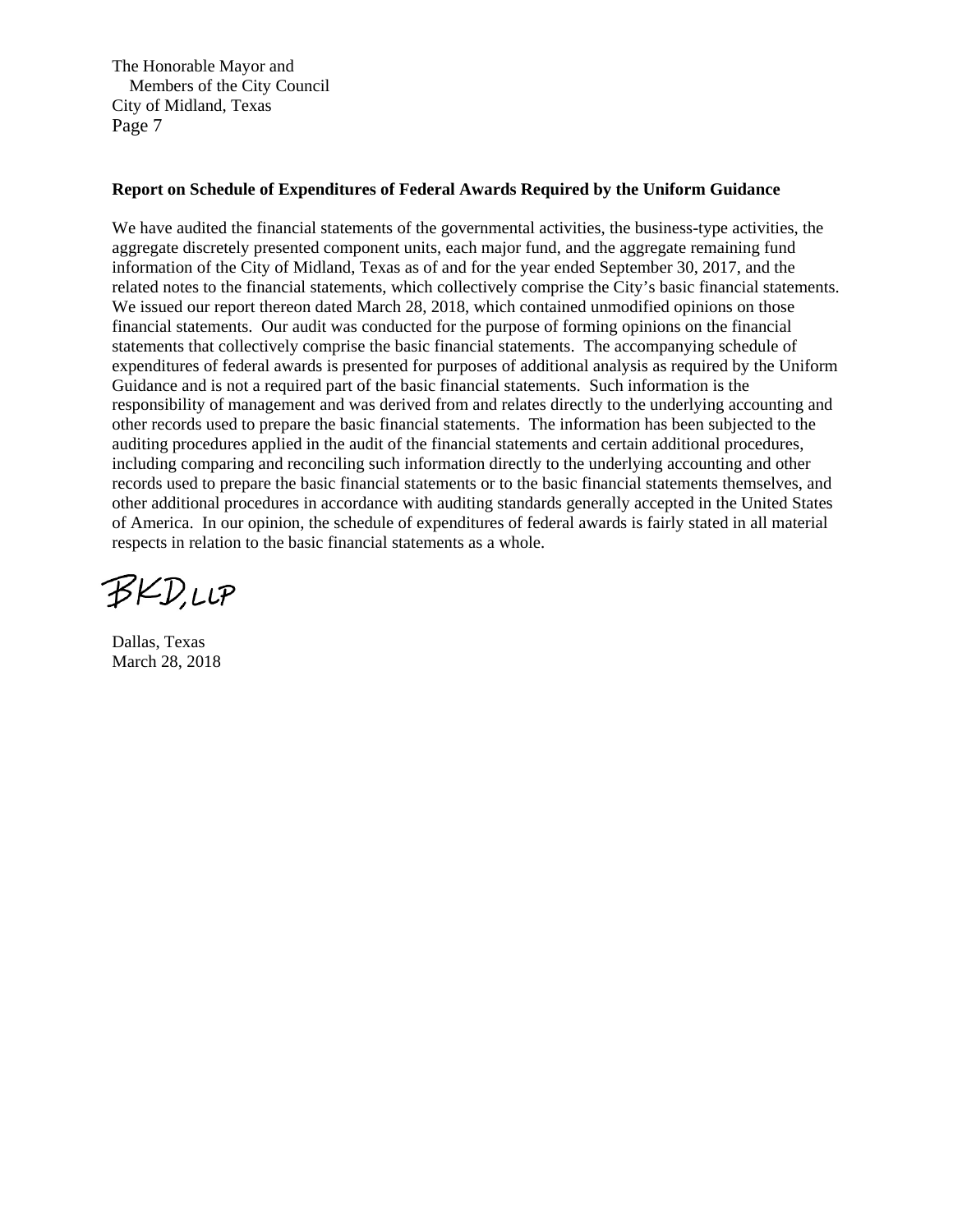# **City of Midland, Texas Schedule of Findings and Questioned Costs Year Ended September 30, 2017**

### *Summary of Auditor's Results*

#### *Financial Statements*

1. The type of report the auditor issued on whether the financial statements audited were prepared in accordance with accounting principles generally accepted in the United States of America (GAAP) was:

|    | Unmodified<br>IXI            | Qualified | Adverse | Disclaimer                                                                                       |                           |
|----|------------------------------|-----------|---------|--------------------------------------------------------------------------------------------------|---------------------------|
| 2. |                              |           |         | The independent auditor's report on internal control over financial reporting disclosed:         |                           |
|    | Significant deficiency(ies)? |           |         | Yes                                                                                              | $\boxtimes$ None reported |
|    | Material weakness(es)?       |           |         | Yes<br>$\blacksquare$                                                                            | $\boxtimes$ No            |
| 3. |                              |           |         | Noncompliance considered material to the financial statements was disclosed by the audit?<br>Yes | $\boxtimes$ No            |
|    | <b>Federal Awards</b>        |           |         |                                                                                                  |                           |
| 4. | programs disclosed:          |           |         | The independent auditor's report on internal control over compliance for major federal award     |                           |
|    | Significant deficiency(ies)? |           |         | Yes                                                                                              | $\boxtimes$ None reported |
|    | Material weakness(es)?       |           |         | Yes                                                                                              | $\boxtimes$ No            |

5. The opinion expressed in the independent auditor's report on compliance for major federal award was:

| $\boxtimes$ Unmodified | $\Box$ Qualified | $\Box$ Adverse | $\Box$ Disclaimer |
|------------------------|------------------|----------------|-------------------|
|                        |                  |                |                   |

6. The audit disclosed findings required to be reported by 2 CFR 200.516(a)?

| Y PS | ∣XI No |
|------|--------|
|------|--------|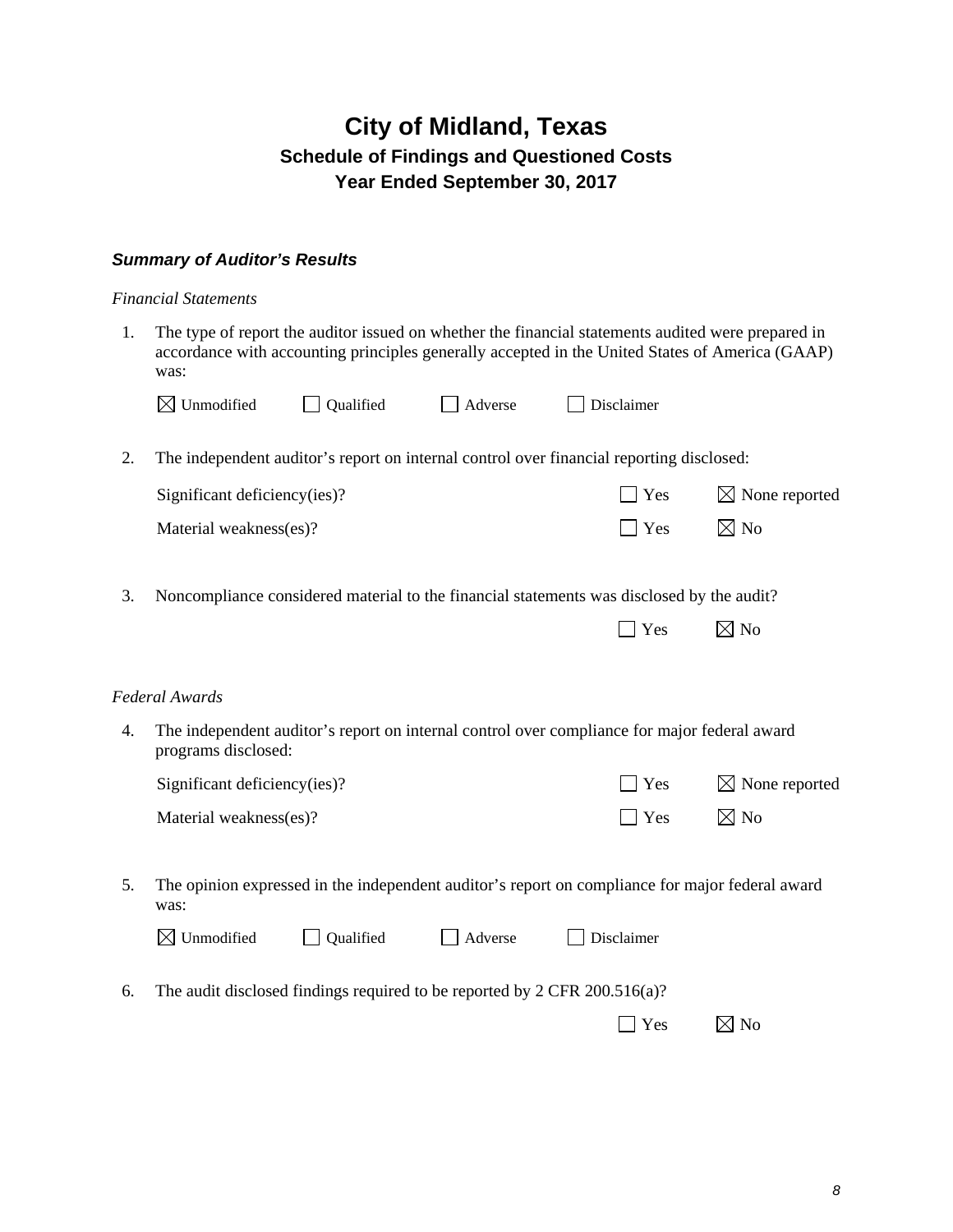# **City of Midland, Texas Schedule of Findings and Questioned Costs (Continued) Year Ended September 30, 2017**

7. The City's major program was:

|    | <b>Cluster/Program</b>                                                              | <b>CFDA Number</b> |
|----|-------------------------------------------------------------------------------------|--------------------|
|    | <b>Airport Improvement Program</b>                                                  | 20.106             |
| 8. | The threshold used to distinguish between Type A and Type B programs was \$750,000. |                    |

9. The City qualified as a low-risk auditee?

| $\boxtimes$ No<br>Yes |
|-----------------------|
|-----------------------|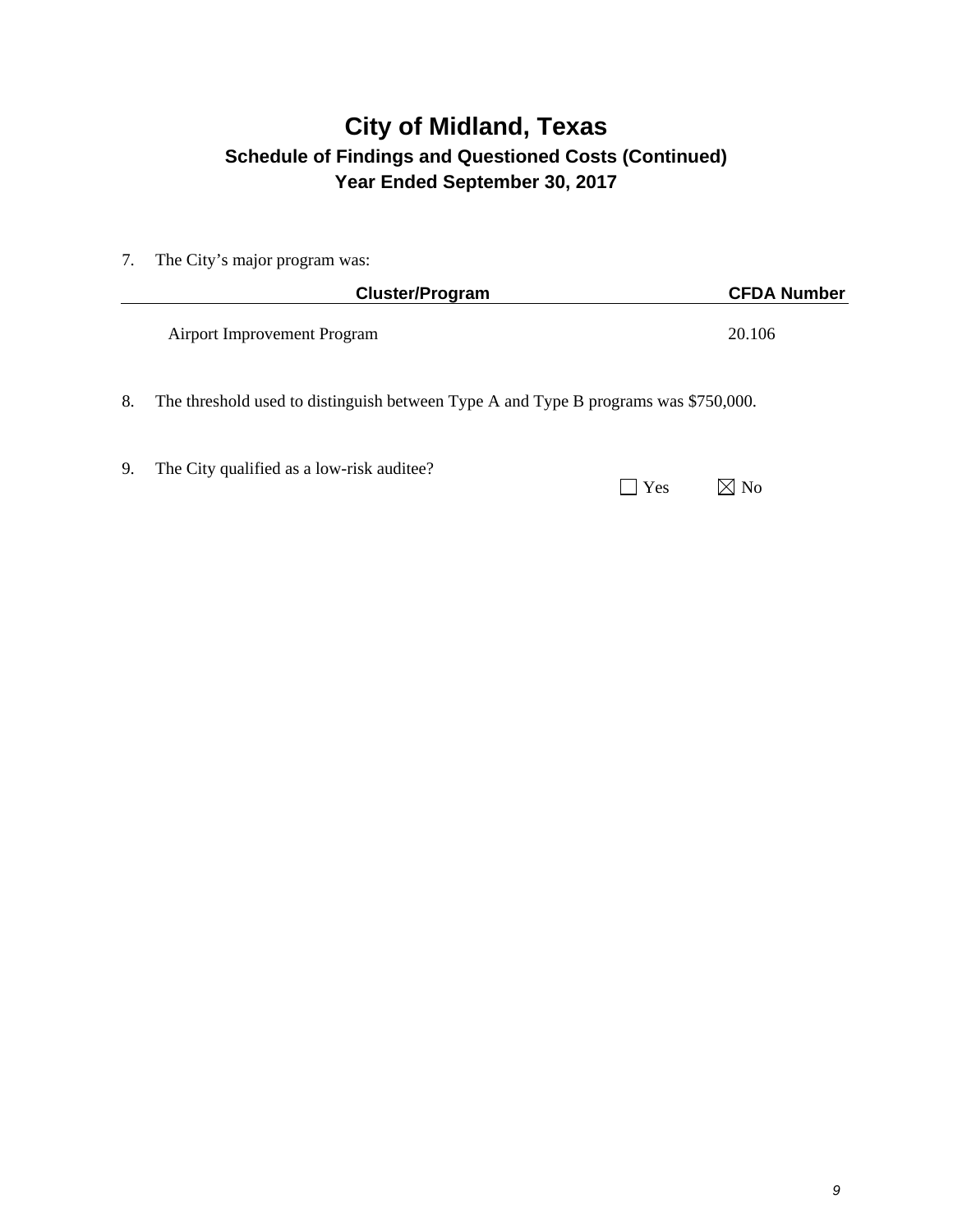# **City of Midland, Texas Schedule of Findings and Questioned Costs (Continued) Year Ended September 30, 2017**

**Findings Required to be Reported by** *Government Auditing Standards* 

**Reference Number Finding Community Property** 

No matters are reportable.

### **Findings Required to be Reported by the Uniform Guidance**

**Reference** 

**Finding** 

No matters are reportable.